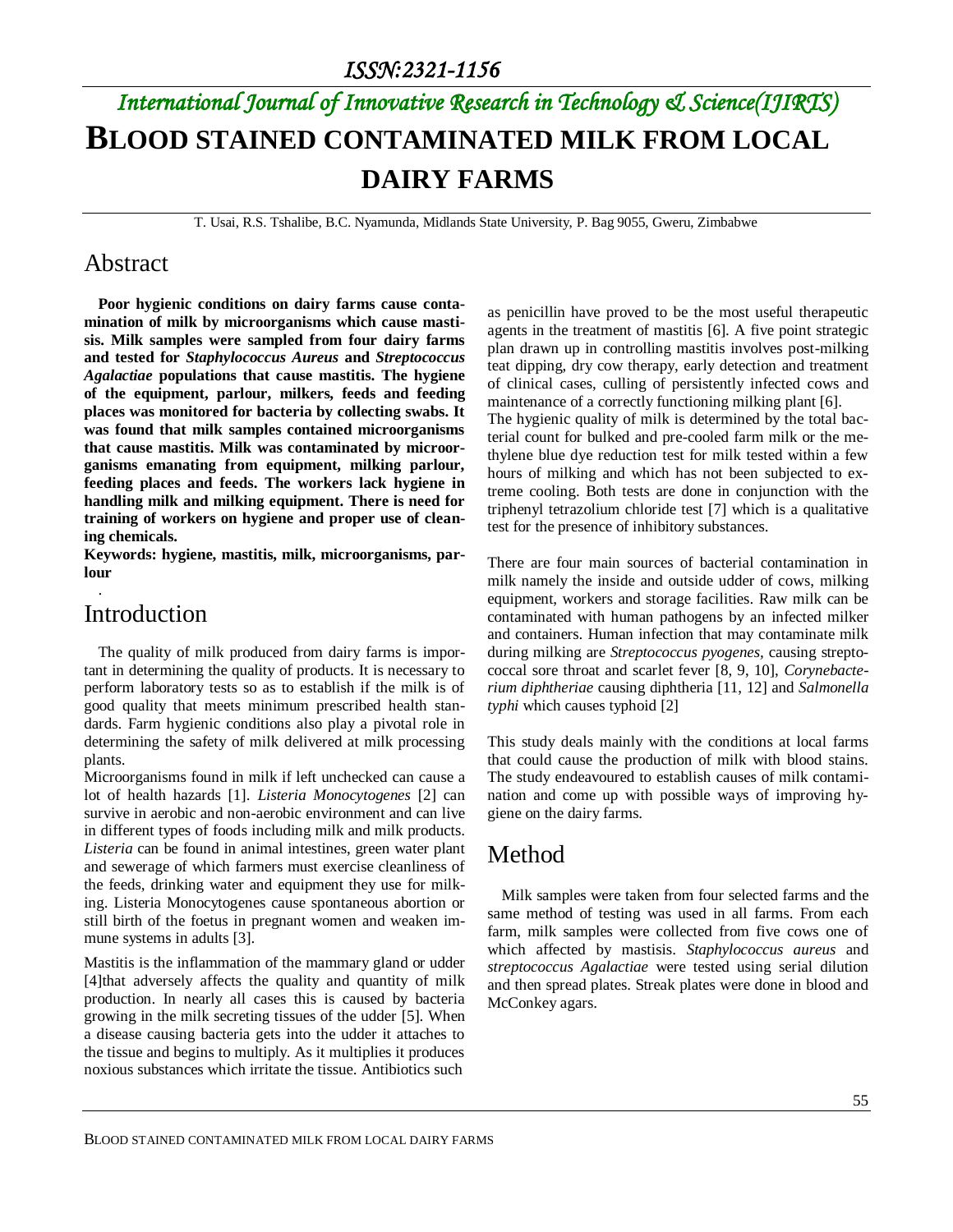## *International Journal of Innovative Research in Technology & Science(IJIRTS)*

Staphylococcus aureus and Streptococcus Agalactiae tests

Milk samples from each cow were separately incubated for 24 h at 37<sup>o</sup>C before undergoing serial dilution in *Staphylococcus aureus* broth as shown in Fig. 1. Separate raw milk samples were serially diluted in three stages (1-3). Diluted milk samples (1 ml) from stage 3 were used to perform Mackonkey (stage 4) and blood (stage 5) agar tests for spread plate. Streaking was done to Mackonkey (stage 6) and blood (stage 7) agar, looping from  $10^{-3}$  dilutions. The tests and dilutions were done aseptically to avoid contamination. *Streptococcus Agalactiae* tests on separate milk samples were performed following a similar procedure.



**Figure 1: Flow chart for serial milk dilution to perform tests for microorganisms**

#### Microorganisms in working area

Swabs were collected from stock feeds, milking equipment and working areas in the parlour to establish the different types of microorganisms that are responsible for contaminating milk.

### Results and discussion

### Staphylococcus aureus and Streptococcus agalactiae bacterial population

Fig. 2 shows the total bacterial population in cow milk from the farms. All milk samples showed the presence of *staphylococcus aureus* and *Streptococcus agalactiae. Staphylococcus aureus* population was higher than *Streptococcus agalactiae* in all samples. Milk from cows which had not shown signs and symptoms of mastitis contained the bacteria.



**Figure 2: Population count for Staphylococcus aureus and Streptococcus agalactiae**

#### Bacteria population in parlour

The microorganism population in parlour is shown in Fig. 3. Anderson had the highest population of micro organisms in the parlour followed by Blinkwater. As for Chikwira and Coolmoreen their population of micro organisms in the parlour are almost the same with Coolmoreen having slightly higher counts of microorganisms.

For the hygiene of the udder, Coolmoreen had the highest bacterial counts, followed by Chikwira. The above two farms practice hand milking. Blinkwater had slightly higher counts on the udder than Anderson. Poor udder hygiene could be attributed to milkers who do not wash their hands when milking the cows. Careless preparation of the udder may transfer bacteria from the skin to the teats thus increasing the risk of mastitis. Making the upper part of the udder wet is not recommended, because the dripping water carries bacteria down to the teats

All four farms had similar bacterial counts on feeds, drain water and feeding places. The differences in bacterial count in the parlour could be caused by the different type of chemicals used for cleaning and also the limited knowledge of the cleaners. Farm workers are not adequately trained on how to make correct dilutions of cleaning chemicals.

INTERNATIONAL JOURNAL OF INNOVATIVE RESEARCH IN TECHNOLOGY & SCIENCE | VOLUME 1, NUMBER 4,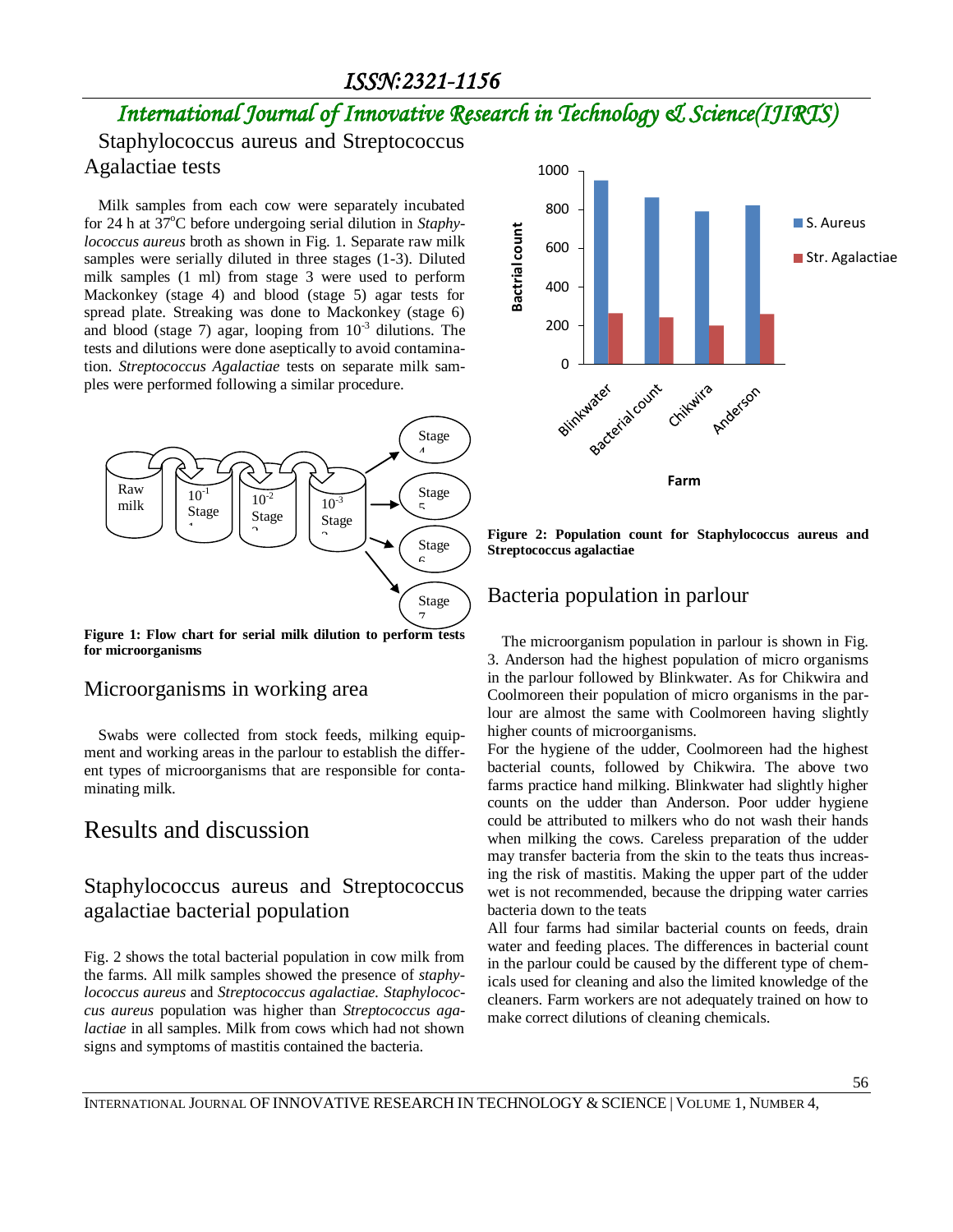## *International Journal of Innovative Research in Technology & Science(IJIRTS)*

 $\blacksquare$  anderson  $\blacksquare$  chikwira  $\blacksquare$  coolmoreen  $\blacksquare$  blinkwater



**Figure 3: Microorganisms population in parlour**

#### Overall microorganism population in surrounding areas

Fig. 4 shows the overall total population of microorganisms in areas surrounding the parlour on all the four farms. Anderson had the highest total bacterial counts because of the dust coming from the grinding mill and fresh flower field nearby. Blinkwater has second highest bacterial count (29.1%) due to the small milking parlour which is used by a large herd of cows. Coolmoreen had a bacterial count of 21.4% due to poorly trained workers and lack of proper monitoring. Coolmoreen has the least number of cows compared to the other three farms. The workers at Coolmoreen used cheap and ineffective disinfectants for cleaning. Chikwira had the least microbial population probably due to response to the researcher's frequent visits on monitoring farm hygiene.



**Figure 4: Overall microorganisms pollution in areas around the parlour**

Worker related microorganisms

Fig. 5 shows the population of microorganism that are related to milk handlers. Milkers can actually increase contamination on the milk cows if they do not follow hygienic procedures. Milkers must have the right attitude which must be instilled into them by farm owners and managers. Milker related microorganism were very high especially at Chikwira and Anderson farms where workers do not wash their hands and also do not thoroughly clean cow teats. Milkers do not go for health checkups to reduce milk contamination emanating from infections such as tuberculosis, flue, tonsils and toothaches. Farm owners are reluctant to send their workers for medical checkups to cut on running costs. There was cross contamination of milk since the milking machiner was used from one cow to the next without cleaning its mouth.

The hands of the milkers were not washed well before handling milking equipment. Anderson had the highest bacterial population (54.4%) followed by Chikwira (17.2%). Coolmoree and Blinkwater have almost the same microbial population. The hygiene of the mouth of the milking machine needs to be improved on Chikwira and Anderson farms.

Workers at Anderson need training on the hygienic use of tissues or towels used to dry teats. Workers from other farms showed proper use of towels or tissues as illustrated by very few microbial population.





Microorganisms population from equipment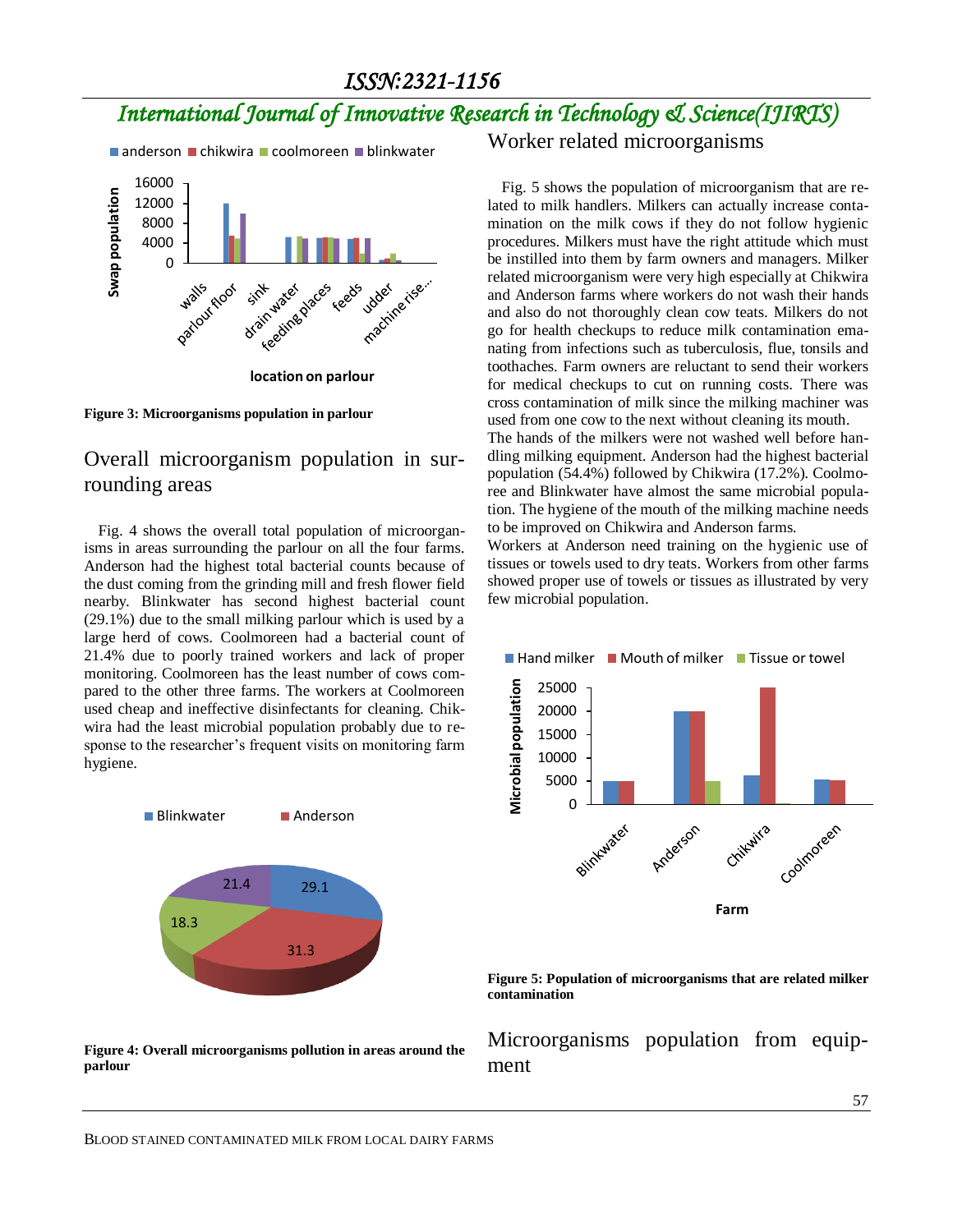Coolmoreen

## *International Journal of Innovative Research in Technology & Science(IJIRTS)*

Table 1 shows the population of microorganisms on milking related equipment. The greater the number of equipment used the higher the microorganism population. The equipment and general environment contain abundant bacteria which can be transferred to the udder and cause infection. Anderson had the highest population of microorganisms on the milking machines. Anderson had the highest microbial population on equipment followed by Chikwira as shown in Fig. 6. Coolmoreen and Blinkers had lower microbial count than the other two farms.

| Microorganisms population from feed and |  |  |
|-----------------------------------------|--|--|
| feeding places                          |  |  |

Fig. 7 shows the microbial population on feeds and feeding places. The microbial count increases following the following order of farms: Blinkwater, Coolmoreen, Anderson and Chikwira. Blinkwater had more fly catchers in feeding places which reduces the spread of microorganisms while at other farms there were fewer fly catchers.



**Figure 7: Total microbial population on feeds**

### Conclusion

This study has demonstrated that milk from the farms under study is contaminated with bacteria that cause mastitis which results in blood stained milk. The main sources of contamination were the milking equipment, feeds, milking parlour and workers. Workers lack appropriate hygiene in handling milk and milking equipment. They also lack appropriate knowledge on the use of detergents and sanitizers used in cleaning equipment, feeding places and parlour. There is need for thorough worker training on the use of cleaning chemicals and also proper hygiene when handling milk equipment. Supervision of workers also needs to be thoroughly done.

## Acknowledgments

The authors would like to thank the dairy farmers for allowing this study to be carried out on their farms.

|  |               |     |       | ra   |     |
|--|---------------|-----|-------|------|-----|
|  | Lid of tank   | 537 | 40    | 178  | 17  |
|  | Side of tank  | 63  | 1590  | 5178 | 43  |
|  | Inlet of tank | 8   | 5056  | 150  | 144 |
|  | Outlet        | 363 | 336   | 5265 | 333 |
|  | Floor         | 153 | 316   | 82   | 48  |
|  | Milking       | 38  | 220   | No   | No  |
|  | machine       |     |       |      |     |
|  | Milk cluster  | 783 | 10038 | No   | No  |

51 60 No No

20 500 5004 628

**Table 1: Microorganism population on equipment** Equipment | Blinkwater | Anderson | Chikwi-

Milk jar 461 5000 5009 46

Sink | 144 | 5144 | 5000 | 150

No- no such equipment

Milk receiver

Bucket of milk



**Figure 6: Total microbial population on milk equipment on farms**

INTERNATIONAL JOURNAL OF INNOVATIVE RESEARCH IN TECHNOLOGY & SCIENCE | VOLUME 1, NUMBER 4,